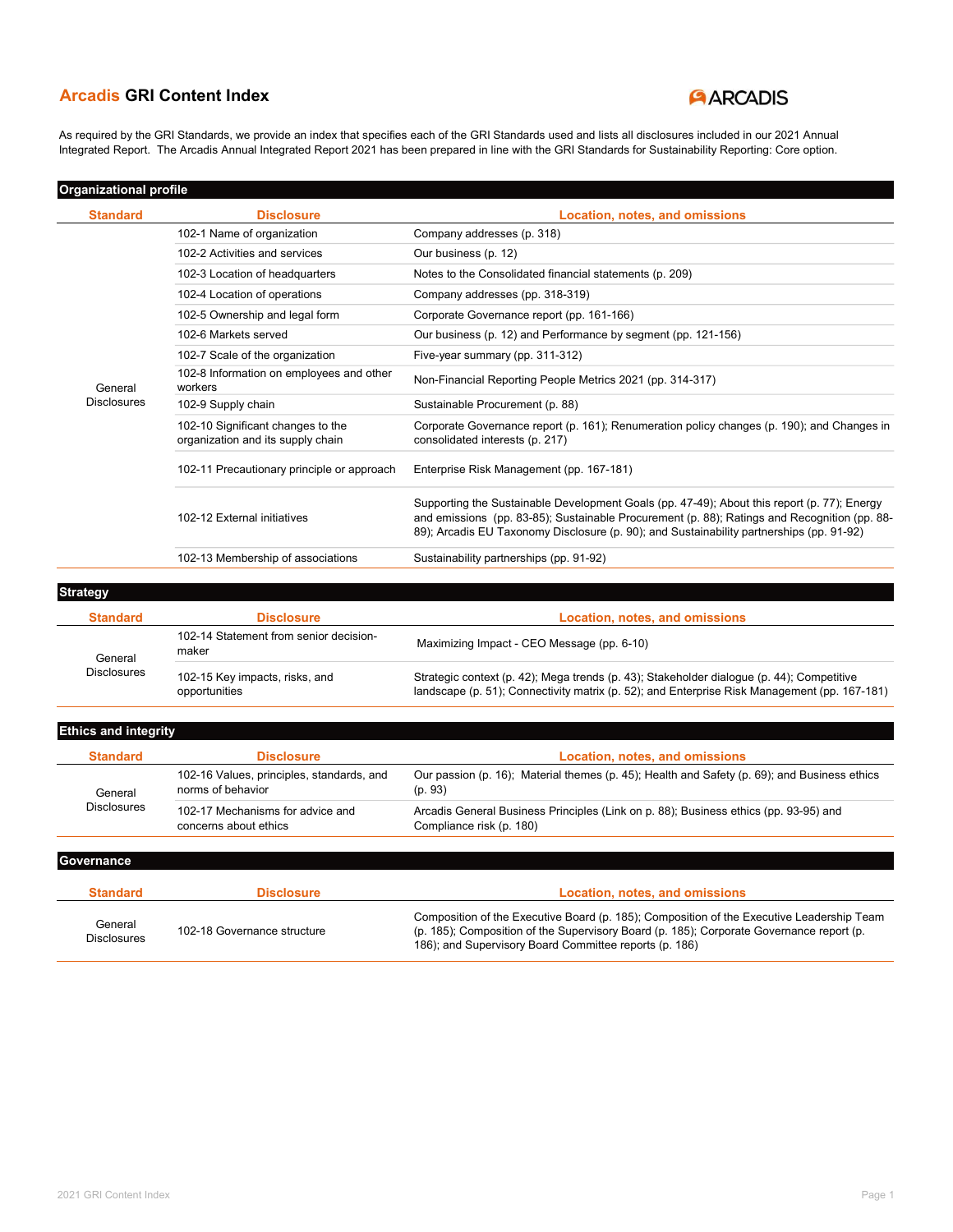# **ARCADIS**

| Governance         |                                                                                            |                                                                                                                                                                                                                                                                |
|--------------------|--------------------------------------------------------------------------------------------|----------------------------------------------------------------------------------------------------------------------------------------------------------------------------------------------------------------------------------------------------------------|
| <b>Standard</b>    | <b>Disclosure</b>                                                                          | Location, notes, and omissions                                                                                                                                                                                                                                 |
|                    | 102-19 Delegating authority                                                                | Sustainable Procurement (p. 88); Ratings and Recognition (pp. 88-89); Arcadis EU Taxonomy<br>Disclosure (p. 90)                                                                                                                                                |
|                    | 102-20 Executive-level responsibility<br>for economic, environmental, and<br>social topics | Governance (p. 186)                                                                                                                                                                                                                                            |
|                    | 102-21 Consulting stakeholders on<br>economic, environmental, and<br>social topics         | Interactions that influence us: our focused Material themes (pp. 44-46)                                                                                                                                                                                        |
|                    | 102-22 Governance structure                                                                | Corporate Governance report (pp. 161-166) and Report by the Supervisory Board (pp. 182-<br>189)                                                                                                                                                                |
|                    | 102-23 Chair of the highest<br>governance body                                             | Corporate Governance report (pp. 161-166) and Report by the Supervisory Board (pp. 182-<br>189)                                                                                                                                                                |
|                    | 102-24 Nominating and selecting<br>the highest governance body                             | Diversity in the Executive Board, Executive Leadership Team and Supervisory Board (p. 163);<br>Diversity Policy for the Supervisory Board (p. 189); and Arcadis Selection Committee Charter<br>(p. 189)                                                        |
|                    | 102-25 Conflicts of interest                                                               | Business ethics (p. 93); Corporate Governance report (pp. 161-166); and Relevant documents<br>on corporate website (pp. 189)                                                                                                                                   |
|                    | 102-26 Role of highest governance body in<br>setting purpose, values, and strategy         | Arcadis Sustainability Committee Charter (p. 189); Governance (p. 186); and Supervisory<br>Board Committee reports (p. 186)                                                                                                                                    |
| General            | 102-27 Collective knowledge of highest<br>governance body                                  | Active participation in organizations such as WBCSD, 50L Home Coalition, Institute for<br>Sustainable Insfrastructure, and UN Global Compact. Sustainability partnerships (pp. 91-92);<br>Governance (p. 93); and Supervisory Board Committee reports (p. 186) |
| <b>Disclosures</b> | 102-28 Evaluating the highest governance<br>body's performance                             | Corporate Governance report (pp. 161-166); Supervisory Board Committee reports (p. 186);<br>and Remuneration report (pp. 190-201)                                                                                                                              |
|                    | 102-29 Identifying and managing economic,<br>environmental, and<br>social<br>impacts       | Interactions that influence us: our focused Material themes (p. 44); Strategic Stakeholder<br>interactions (p. 46); Enterprise Risk Management (pp. 167-181); and Arcadis Sustainability<br>Committee Charter (p. 189)                                         |
|                    | 102-30 Effectiveness of risk management<br>processes                                       | Responsibility for risk management (p. 169)                                                                                                                                                                                                                    |
|                    | 102-31 Review of economic, environmental,<br>and social topics                             | Responsibility for risk management (p. 169)                                                                                                                                                                                                                    |
|                    | 102-32 Highest governance body's role in<br>sustainability reporting                       | Interactions that influence us: our focused Material themes (p. 44) and Governance (p. 161-<br>166)                                                                                                                                                            |
|                    | 102-33 Communicating critical concerns                                                     | Monitoring and accountability (p. 94)                                                                                                                                                                                                                          |
|                    | 102-34 Nature and total number of critical<br>concerns                                     | Monitoring and accountability (p. 94)                                                                                                                                                                                                                          |
|                    | 102-35 Remuneration policies                                                               | Remuneration report (pp. 190-201) and Operational costs (Note 9) (p. 221)                                                                                                                                                                                      |
|                    | 102-36 Process for determining<br>remuneration                                             | Remuneration report (pp. 190-201)                                                                                                                                                                                                                              |
|                    | 102-37 Stakeholders' involvement in<br>remuneration                                        | Interactions that influence us: our focused Material themes (p. 44) and Remuneration report<br>$(pp. 190-200)$                                                                                                                                                 |
|                    | 102-38 Annual total compensation ratio                                                     | Supervisory Board report (p. 191-195)                                                                                                                                                                                                                          |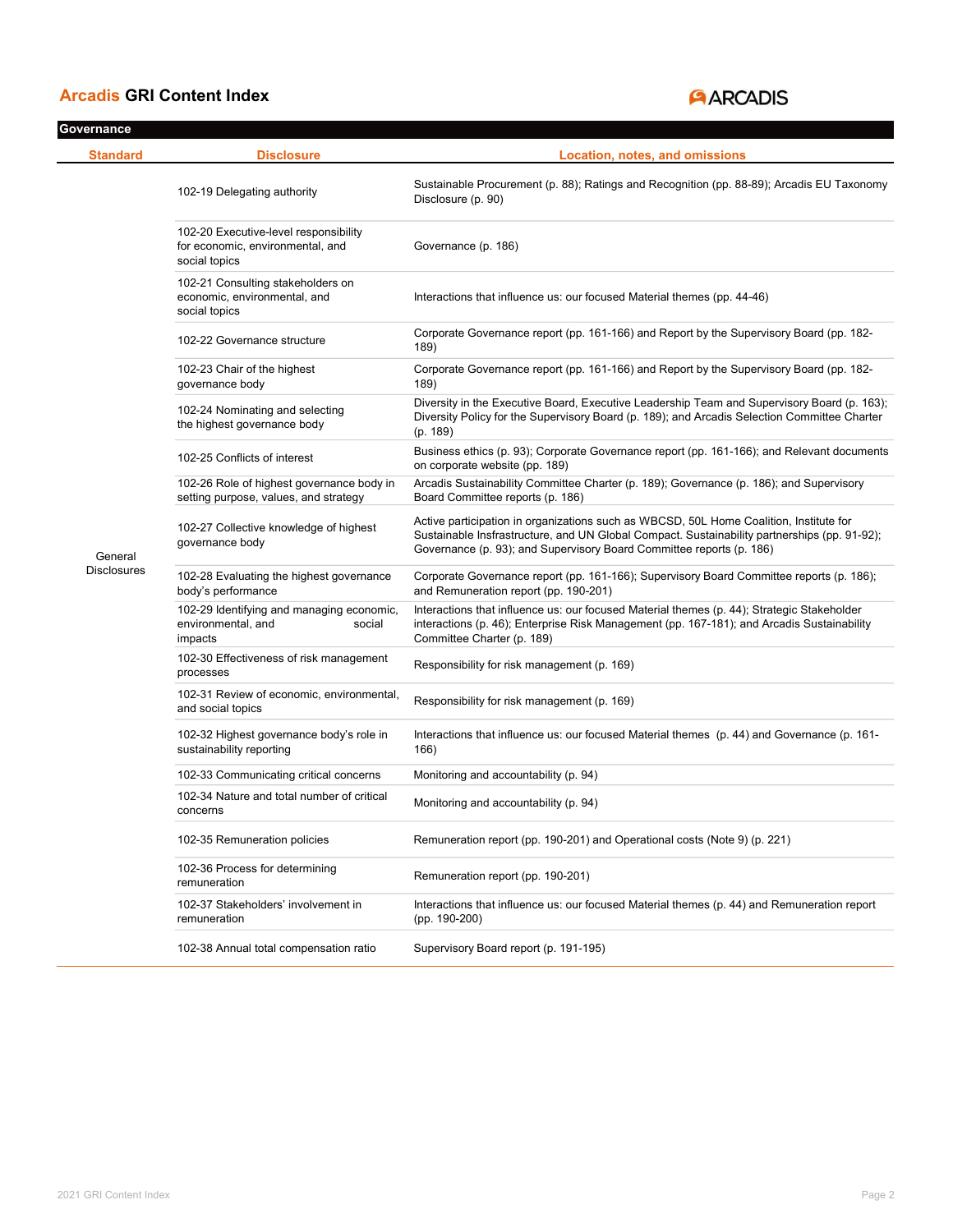### Stakeholder engagement

# **ARCADIS**

| <b>Standard</b>            | <b>Disclosure</b>                                                | Location, notes, and omissions                                                                                                                                                                                                                                                     |
|----------------------------|------------------------------------------------------------------|------------------------------------------------------------------------------------------------------------------------------------------------------------------------------------------------------------------------------------------------------------------------------------|
|                            | 102-39 Percentage increase in annual total<br>compensation ratio | Supervisory Board report (p. 191-195)                                                                                                                                                                                                                                              |
|                            | 102-40 List of stakeholder groups                                | Our position in the industry value chain (p. 13); Strategic context (p. 42); Interactions that<br>influence us: our focused Material themes (p. 44) and Strategic Stakeholder interactions (p.<br>46)                                                                              |
|                            | 102-41 Collective bargaining agreements                          | Human and Labour Rights (pp. 68-69)                                                                                                                                                                                                                                                |
| <b>General Disclosures</b> | 102-42 Identifying and selecting<br>stakeholders                 | Interactions that influence us: our focused Material themes (p. 44) and Strategic Stakeholder<br>interactions (p. 46)                                                                                                                                                              |
|                            | 102-43 Approach to stakeholder<br>engagement                     | Interactions that influence us: our focused Material themes (p. 44) and Strategic Stakeholder<br>interactions (p. 46)                                                                                                                                                              |
|                            | 102-44 Key topics and concerns raised                            | Interactions that influence us: our focused Material themes (p. 44); Strategic Stakeholder<br>interactions (p. 46); Supporting the Sustainable Development Goals (pp. 47-49); Enterprise<br>Risk Management (pp. 167-181); and Capital and Financial Risk Management (pp. 259-269) |

| <b>Reporting practices</b> |                                                                      |                                                                                                                                                                 |
|----------------------------|----------------------------------------------------------------------|-----------------------------------------------------------------------------------------------------------------------------------------------------------------|
| <b>Standard</b>            | <b>Disclosure</b>                                                    | Location, notes, and omissions                                                                                                                                  |
|                            | 102-45 Entities included in the consolidated<br>financial statements | Notes to the Consolidated financial statements (p. 209); Investments accounted for using the<br>equity method (p. 226); and Related party transactions (p. 271) |
|                            | 102-46 Defining report content                                       | Interactions that influence us: our focused Material themes (pp. 44-46) and Connectivity matrix<br>(p. 52)                                                      |
|                            | 102-47 List of material topics                                       | Interactions that influence us: our focused Material themes (pp. 44-46) and Connectivity matrix<br>(p. 52)                                                      |
|                            | 102-48 Restatements of information                                   | Notes to the Consolidated financial statements (pp. 212)                                                                                                        |
|                            | 102-49 Changes in reporting                                          | Interactions that influence us: our focused Material themes (p. 44); Material themes (p. 45);<br>and Strategic Stakeholder interactions (p. 46)                 |
| <b>General Disclosures</b> | 102-50 Reporting period                                              | Cover                                                                                                                                                           |
|                            | 102-51 Date of most recent report                                    | Five-year summary (pp. 311-312)                                                                                                                                 |
|                            | 102-52 Reporting cycle                                               | Five-year summary (pp. 311-312)                                                                                                                                 |
|                            | 102-53 Contact point for questions<br>regarding the report           | Company addresses (p. 318)                                                                                                                                      |
|                            | 102-54 Claims of reporting in accordance<br>with the GRI Standards   | The Arcadis Annual Integrated Report 2020 has been prepared in line with the GRI Standards<br>for Sustainability Reporting: Core option. (p.77)                 |
|                            | 102-55 GRI content index                                             | This table presents the GRI Content Index, which supplements our Annual Integrated Report<br>2021.                                                              |
|                            | 102-56 External assurance                                            | Assurance report of the independent auditor (pp. 299-301)                                                                                                       |

**Materiality** 

| <b>Standard</b>            | <b>Disclosure</b>                                           | Location, notes, and omissions                                                                                   |
|----------------------------|-------------------------------------------------------------|------------------------------------------------------------------------------------------------------------------|
| <b>General Disclosures</b> | 103-1 Explanation of the material topic and<br>its Boundary | Interactions that influence us: our focused Material themes (pp. 44-46) and Connectivity matrix<br>$(pp. 52-53)$ |
|                            | 103-2 Management approach and its<br>components             | Interactions that influence us: our focused Material themes (pp. 44-46) and Connectivity matrix<br>$(pp. 52-53)$ |
|                            | 103-3 Evaluation of management approach                     | Interactions that influence us: our focused Material themes (pp. 44-46) and Connectivity matrix<br>$(pp. 52-53)$ |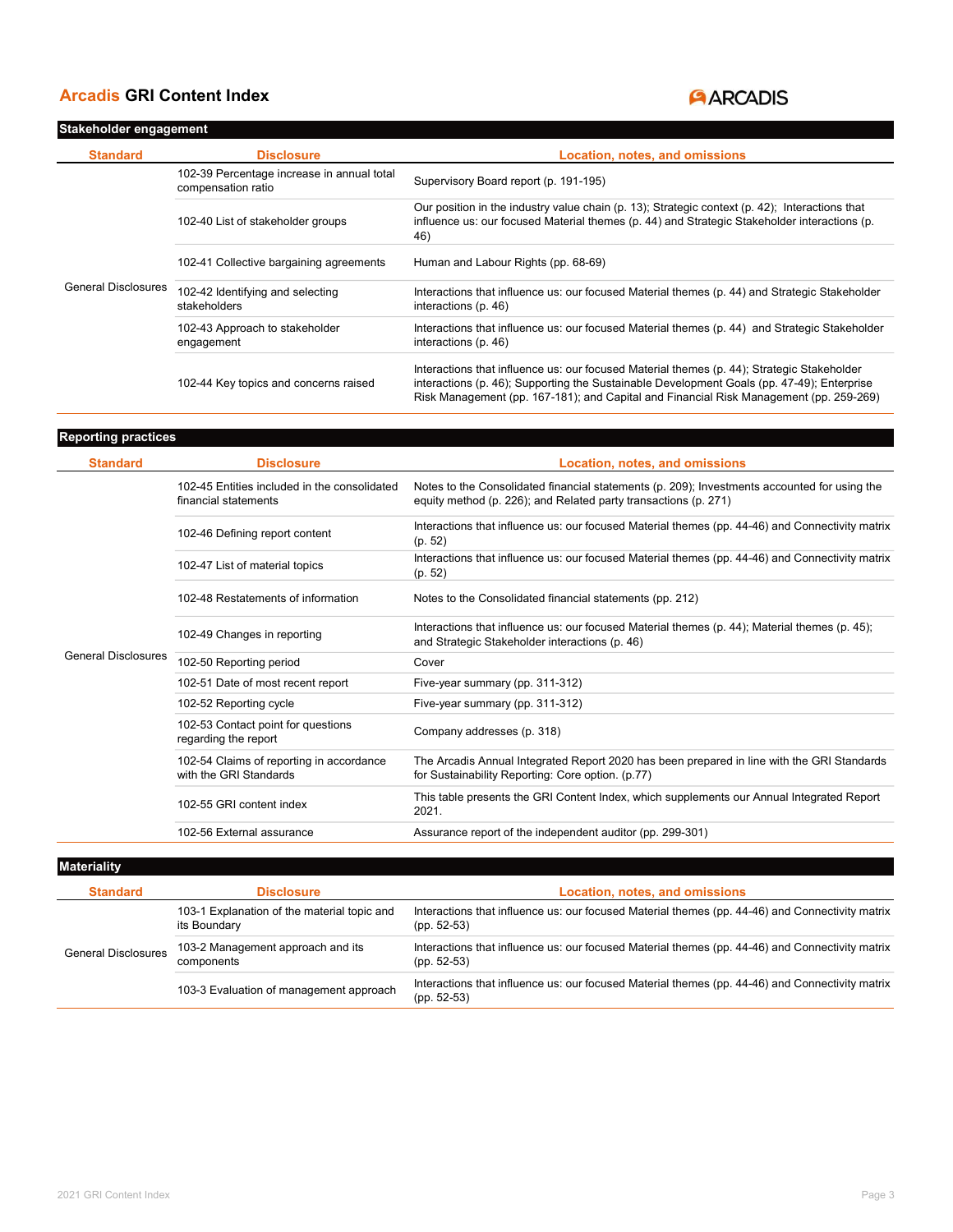# **ARCADIS**

| <b>Economic performance</b>  |                                                                                          |                                                                                                                                                                                                                  |
|------------------------------|------------------------------------------------------------------------------------------|------------------------------------------------------------------------------------------------------------------------------------------------------------------------------------------------------------------|
| <b>Standard</b>              | <b>Disclosure</b>                                                                        | Location, notes, and omissions                                                                                                                                                                                   |
|                              | 201-1 Direct economic value generated and<br>distributed                                 | Financial Statements (pp. 202-271)                                                                                                                                                                               |
| Economic                     | 201-2 Financial implications and other risks<br>and opportunities due to climate change  | Value creation (pp. 14-15); Strategic context (pp. 42-51); Mega trends (p. 43); Connectivity<br>matrix (p. 53); and Arcadis TCFD Disclosure (pp. 302-309)                                                        |
| Performance                  | 201-3 Defined benefit plan obligations and<br>other retirement plans                     | Employee Share Purchase Plan (Lovinklaan Foundation) (p. 226) and Provisions for employee<br>benefits (pp. 249-254)                                                                                              |
|                              | 201-4 Financial assistance received from<br>government                                   | Significant events in the current reporting period (p. 213); Other income (p. 221); and<br>Accounts payable, accrued expenses and other current liabilities (p. 258)                                             |
|                              | 205-1 Operations assessed for risks related<br>to corruption                             | Connectivity matrix (p. 53); Business ethics (pp. 93-95); and Compliance risk (p. 180)                                                                                                                           |
| Anti-Corruption              | 205-2 Communication of anti-corruption<br>policies and procedures                        | Connectivity matrix (p. 53); Business ethics (pp. 93-95);<br>Human and Labour Rights (pp. 68-69); Sustainability in Remuneration & Finance (p. 76);<br>Business ethics (pp. 93-95), and Compliance risk (p. 180) |
|                              | 205-3 Corruption incidents                                                               | Investigated AGBP alleged breaches (p. 3, 53); AGBP alleged breaches (p. 73); and Business<br>ethics (pp. 93-95)                                                                                                 |
| Anti-Competitive<br>Behavior | 206-1 Legal actions for anti-competitive<br>behavior, anti-trust, and monopoly practices | Investigated AGBP alleged breaches (p. 3, 53); AGBP alleged breaches (p. 73); and Business<br>ethics (pp. 93-95)                                                                                                 |

### Environmental performance

| <b>Standard</b>             | <b>Disclosure</b>                                                             | Location, notes, and omissions                                                                                                                         |
|-----------------------------|-------------------------------------------------------------------------------|--------------------------------------------------------------------------------------------------------------------------------------------------------|
|                             | 302-1 Energy use by source                                                    | Emissions and Environmental Management (p. 84-86) and Five-year summary (p. 311-312)                                                                   |
| Energy                      | 302-3 Energy intensity ratio                                                  | Emissions and Environmental Management (p. 84-86) and Five-year summary (p. 311-312)                                                                   |
|                             | 302-4 Reductions of energy consumption                                        | Impact & Systems (pp. 83-86); Arcadis TCFD Disclosure 2021 (pp. 302-309)                                                                               |
|                             | 305-1 Direct GHG emissions (Scope 1)                                          | Emissions and Environmental Management (p. 84-86)                                                                                                      |
|                             | 305-2 Indirect GHG emissions (Scope 2)                                        | Emissions and Environmental Management (p. 84-86)                                                                                                      |
| Emissions                   | 305-3 Indirect GHG emissions (Scope 3)                                        | Emissions and Environmental Management (p. 84-86)                                                                                                      |
|                             | 305-4 GHG emissions intensity ratio                                           | Emissions and Environmental Management (p. 84-86)                                                                                                      |
|                             | 305-5 GHG reductions realized                                                 | Impact & Systems (pp. 83-86); Arcadis TCFD Disclosure 2021 (pp. 302-309)                                                                               |
| Environmental<br>Compliance | 307-1 Environmental violations, fines and/or<br>penalties                     | Environmental non-compliance (p. 88)                                                                                                                   |
| Supplier<br>Environmental   | 308-1 New suppliers that were screened<br>using environmental criteria        | Sustainable Procurement (p. 88); Third Party Management Risk (p. 177). Additional<br>information will be provided on this indicator in future reports. |
| Assessment                  | 308-2 Negative environmental impacts in<br>the supply chain and actions taken | Sustainable Procurement (p. 88); Third Party Management Risk (p. 177). Additional<br>information will be provided on this indicator in future reports. |

| Social performance |                          |                                                                                                                     |
|--------------------|--------------------------|---------------------------------------------------------------------------------------------------------------------|
| <b>Standard</b>    | <b>Disclosure</b>        | Location, notes, and omissions                                                                                      |
| Employment         | 401-1 New employee hires | People & Culture (p. 54)                                                                                            |
|                    | 401-2 Benefits           | Employee Share Purchase Plan (Lovinklaan Foundation) (p. 226) and Provisions for employee<br>benefits (pp. 249-254) |